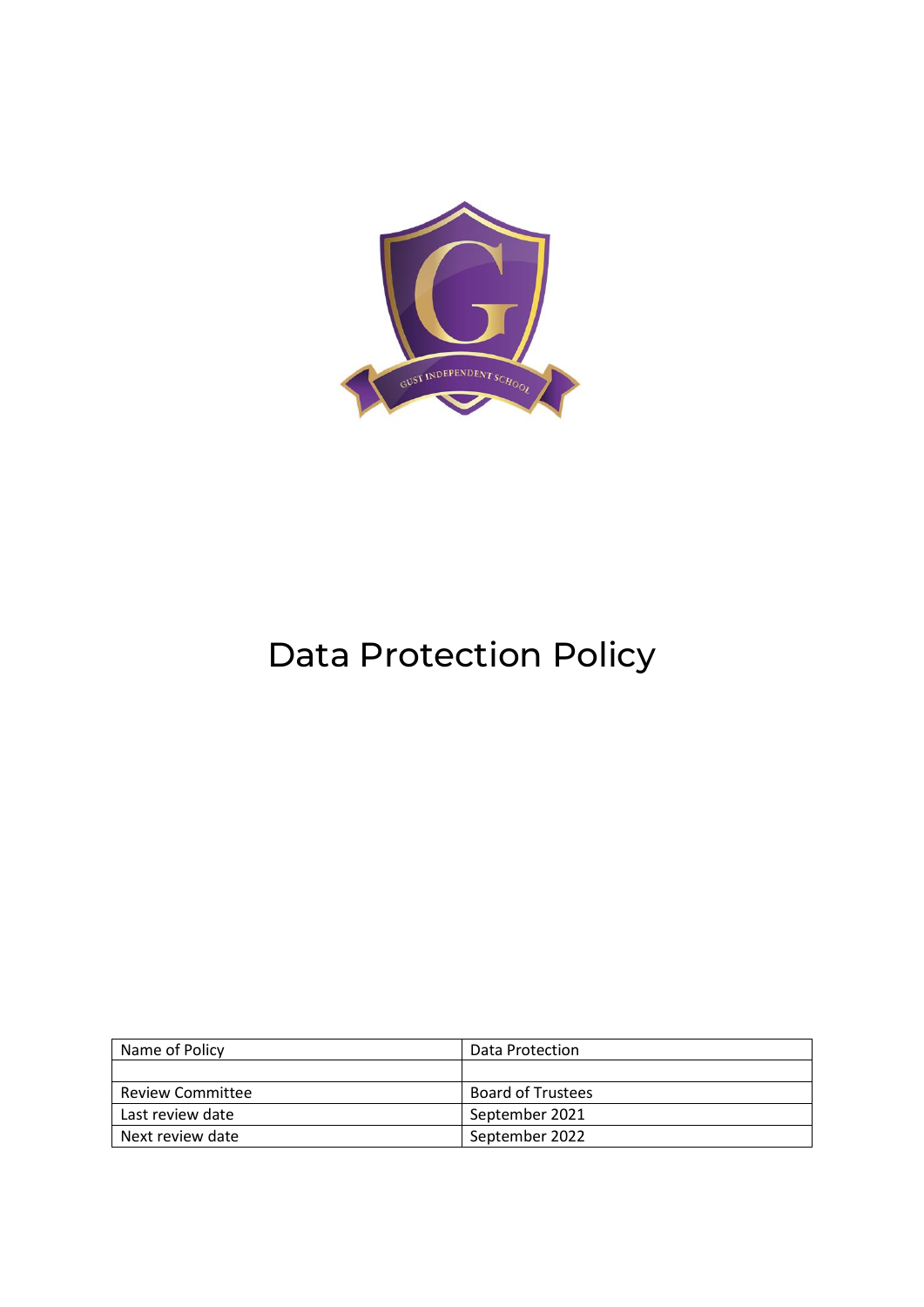### Introduction

This policy provides information about how GUST Independent School ("the School") will use (or "process") personal data about individuals including current and prospective learners; and their parents, carers or guardians (referred to in this policy as "parents").

It applies in addition to the School's terms and conditions, and any other information the School may provide about a particular use of personal data.

#### Responsibility for Data Protection

In accordance with the Data Protection Act 1998 ('the Act'), the School has notified the Information Commissioner's Office of its processing activities. The School's ICO registration number is Z1649180 and its registered address is GUST Independent School, 1 Haldane Street, Ashington NE63 8SF.

The School has appointed the Chair of Board of Trustees as Data Protection Officer ("DPO") who will endeavour to ensure that all personal data is processed in compliance with this policy and the Act.

# Types of Personal Data Processed by the School

The School may process a wide range of personal data about individuals including current, past and prospective students and their parents as part of its operation, including by way of example:

- names, addresses, telephone numbers, e-mail addresses and other contact details;
- past, present and prospective students' academic, disciplinary, admissions and attendance records (including information about any special needs), and examination scripts and marks;
- where appropriate, information about individuals' health, and contact details for their next of kin;
- references given or received by the School about students, and information provided by previous educational establishments and/or other professionals or organisations working with students; and
- images of students (and occasionally other individuals) engaging in School activities.

Generally, the School receives personal data from the individual directly (or, in the case of students, from parents). However in some cases personal data may be supplied by third parties (for example, another School, or other professionals or authorities working with that individual), or collected from publicly available resources.

The School may, from time to time, need to process "sensitive personal data" regarding individuals. Sensitive personal data includes information about an individual's physical or mental health, race or ethnic origin, political or religious beliefs, sex life, or criminal records and proceedings. Sensitive personal data is entitled to special protection under the Act, and will only be processed by the School with the explicit consent of the appropriate individual, or as otherwise permitted by the Act.

#### Use of Personal Data by the School

The School will use (and where appropriate share with third parties) personal data about individuals for a number of purposes as part of its operations, including as follows:

- For the purposes of pupil selection and to confirm the identity of prospective students and their parents;
- To provide education services (including SEN), career services, and extra-curricular activities to students; monitoring students' progress and educational needs; and maintaining relationships with alumni and the School community;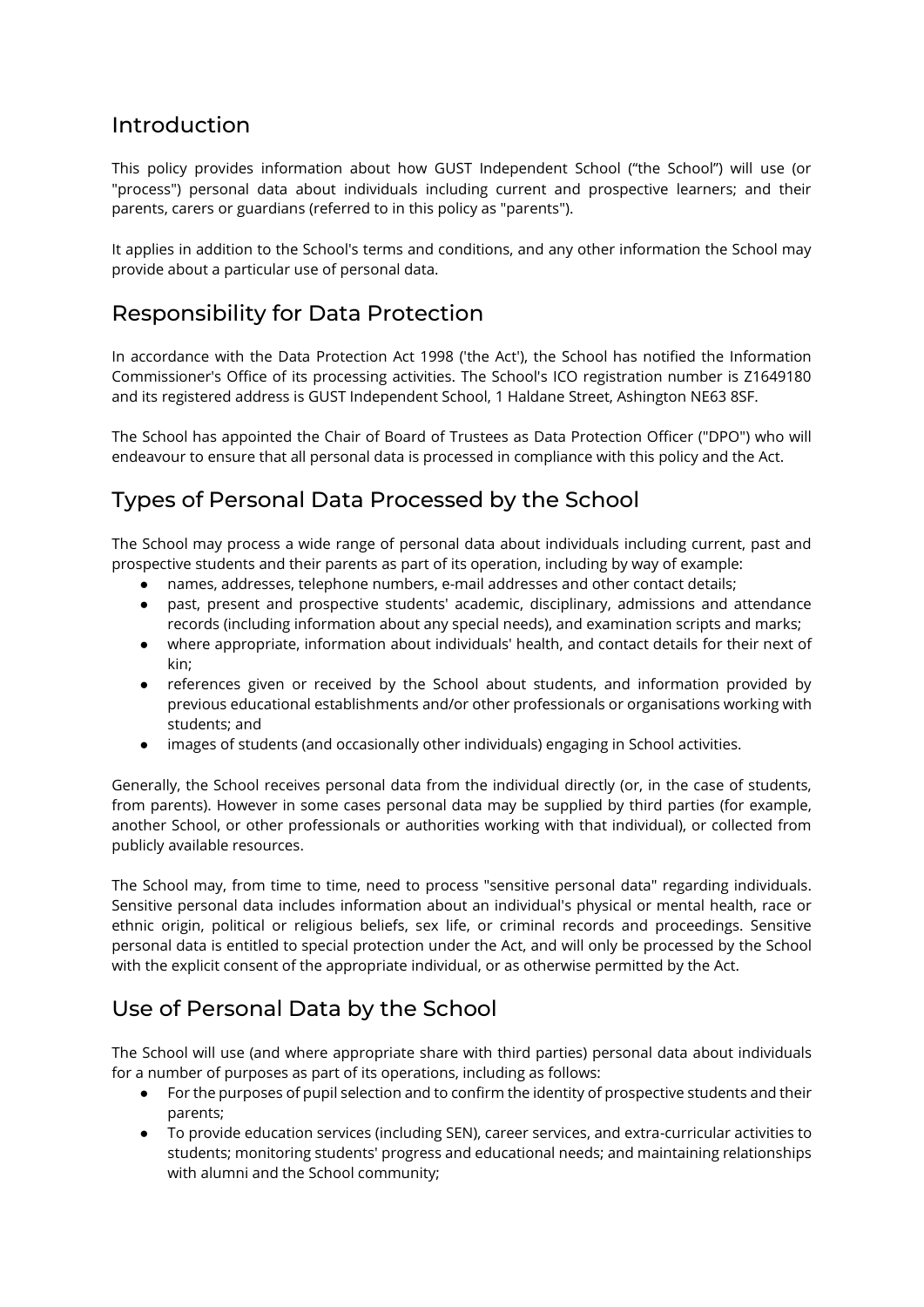- For the purposes of management planning and forecasting, research and statistical analysis, and to enable the relevant authorities to monitor the School's performance;
- To give and receive information and references about past, current and prospective students, including relating to outstanding fees or payment history, to/from any educational institution that the pupil attended or where it is proposed they attend; and to provide references to potential employers of past students;
- To enable students to take part in national or other assessments, and to publish the results of public examinations or other achievements of students of the School;
- To safeguard students' welfare and provide appropriate pastoral (and where necessary, medical) care, and to take appropriate action in the event of an emergency or accident, including by disclosing details of an individual's medical condition where it is in the individual's interests to do so, for example for medical advice, insurance purposes or to organisers of School trips;
- To monitor (as appropriate) use of the School's IT and communications systems in accordance with the School's IT: E-safety policy;
- To make use of photographic images of students in School publications, on the School website and on the School's social media channels in accordance with the School's policy on taking, storing and using images of children;
- For security purposes, and for regulatory and legal purposes (for example child protection and health and safety) and to comply with its legal obligations; and
- Where otherwise reasonably necessary for the School's purposes, including to obtain appropriate professional advice and insurance for the School.

### Keeping in Touch

The School will use the contact details of parents, alumni and other members of the School community to keep them updated about the activities of the School, including by sending updates and newsletters, by email and by post.

# Rights of Access to Personal Data ("SUBJECT ACCESS REQUEST")

Individuals have the right under the Act to access personal data about them held by the School, subject to certain exemptions and limitations set out in the Act. Any individual wishing to access their personal data should put their request in writing to the DPO.

The School will endeavour to respond to any such written requests (known as "subject access requests") as soon as is reasonably practicable and in any event within statutory time-limits

You should be aware that certain data are exempt from the right of access under the Act. This may include information which identifies other individuals, or information which is subject to legal professional privilege. The School is also not required to disclose any pupil examination scripts (though examiners' comments may fall to be disclosed), nor any reference given by the School for the purposes of the education, training or employment of any individual. Students can make subject access requests for their own personal data, provided that, in the reasonable opinion of the School, they have sufficient maturity to understand the request they are making

All subject access requests from students will therefore be considered on a case by case basis. A person with parental responsibility will generally be expected to make a subject access request on behalf of younger students. A pupil of any age may ask a parent or other representative to make a subject access request on his/her behalf.